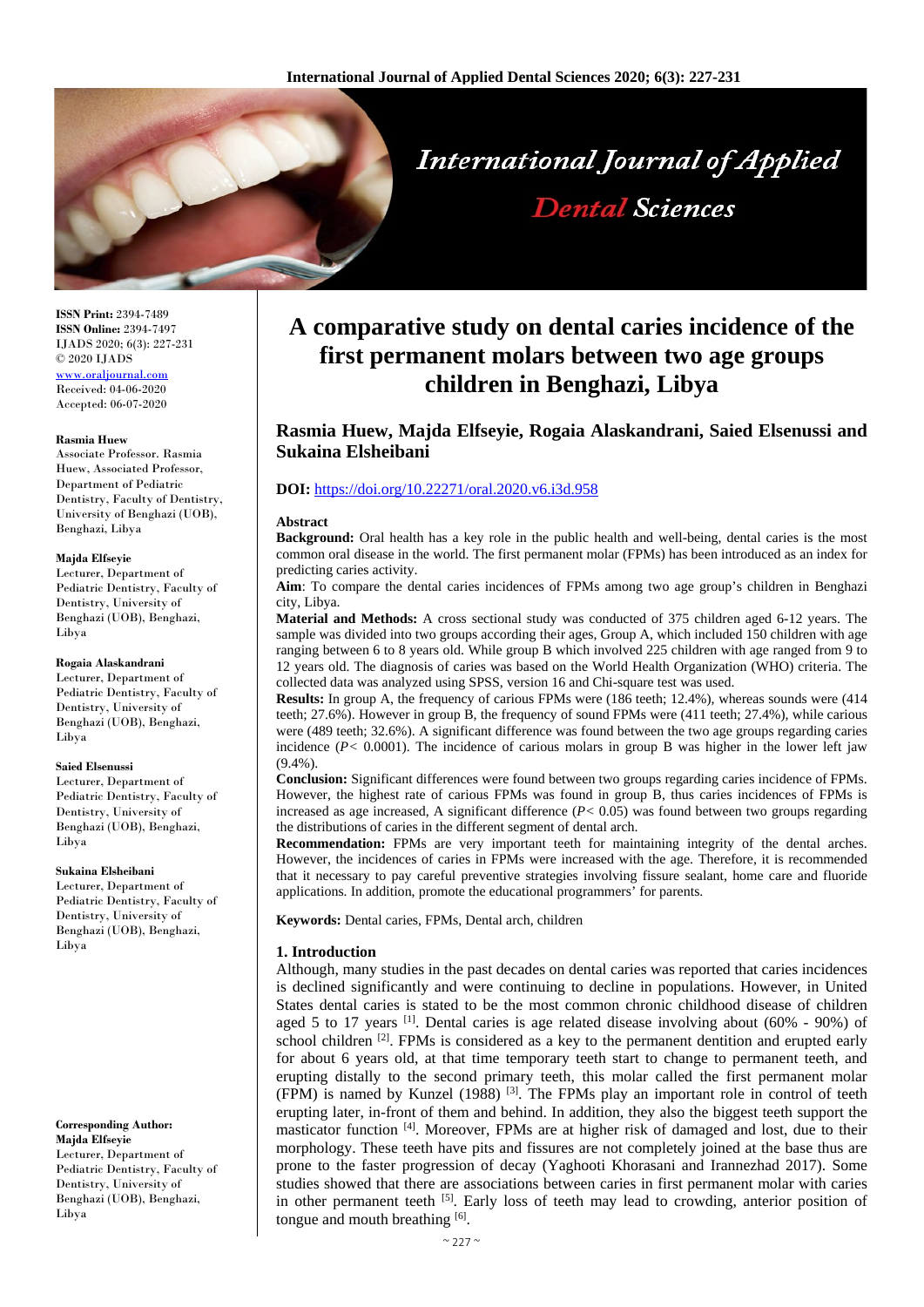These teeth are facing many challenges, as well as the complex anatomy and location of FPMs makes them more susceptible to dental caries [4]. FPMs were considered as an index for the incidence of caries, evaluation oral health status, and determination of vulnerability of groups to caries based on World Health Organization (WHO) in 1994. Hence, sufficient statistical data on the prevalence of caries of FPMs in different areas are useful for planning preventive measures and the correct pattern for the distribution of treatment facilities in the country [7]. There are a very few studies in Libya regarding caries incidence of FPMs. Therefore, the aims of this study to increase the documentary researches as well as to evaluate dental and oral health programs recommended for early ages. Those programs may include the education of parents about the important of these teeth and their early eruption, because most of the parents are unaware that these teeth are the first permanent teeth.

# **2. Material and Methods**

This cross sectional study was conducted among school children attending Pediatric clinic at Faculty of Dentistry in Benghazi city. Ethical approval was given by Research Ethical Committee of Faculty of Dentistry. Consent letters were signed by the parents before recording their children's data. The parents who refused to allow their children to participate were excluded from the study. The total sample was three hundred and seventy five children aged between 6 to 12 years, and divided into two groups according to their ages. Group A consist of 150 children with age ranged from 6 to 8 years old, whereas group B consist of 225 children with aged ranged from 9 to 12 years old. The selection of sample was convents and depends on inclusion and exclusion criteria. The inclusion criteria were the age ranging between 6 to 12 years. The exclusion criteria were all children with systemic diseases, mental or physical problems and medical compromised patients were excluded. The data was recorded in individual dental records then all records centralized in order to be processed. The diagnostic criteria of dental caries were recorded as recommended by WHO (1986) criteria which utilized to diagnose the carious status of FPMs, in case of any doubt, the tooth was marked as sound. The clinical examination was conducted on the dental chairs using mouth mirrors and blunt probes. The tooth surface was dried with a cotton pellet. The intra-oral examinations were conducted by trained and calibrated examiners with a trained assistant for data recording. Intra examiner reliability was calculated by using Kappa statistics. The calibration of examiners was done and the agreement level was 0.84. Statistical analysis of data was performed using SPSS computer software version 16, Descriptive statistical methods (Percentage, frequency) and Chi-square tests were used for analyze the data, whereas Pvalue less than (0.05) was considered statistically significant. Dental service was provided to the children who required treatment. In addition, preventive dental services such as fissure sealants and fluoride applications were provided to the children who had sound teeth with deep fissures. All children and their parent received oral hygiene instructions.

## **3. Results**

In this study, the total sample was three hundred and seventy five child were classified into two groups as follows; group A, there were 150 (40%) children with age ranging between 6 to

8 years old, while group B which consisted from 225(60%) children with aging from 9 to 12 years old as can be observed in Figure 1.



**Fig 1:** The percentage of children among group A and B

Overall sample, the prevalence of carious FPMs was (675 teeth; 45%) and sound was (825 teeth; 55%). A significant difference was found between groups regarding caries prevalence of FPMs (*P<* 0.0001), whereas, in group A, B sound FPMs were approximately equal (414 teeth; 27.5%) and (411 teeth; 27.4%) respectively. However, the carious FPMs in group B were significantly higher (489 teeth; 32.6%) than in group A, was (186 teeth; 12.5%) as shown in Figure 2.



**Fig 2:** Comparative analysis of group A, B (based on frequency of caries incidence of FPMs)

In group A, total of (600 teeth; 40%), sound FPMs was approximately equal in both right and left side of maxillary arch (107 teeth; 7.1%) and (108 teeth; 7.2%) respectively. While in the lower arch sound FPMs were approximately equal too in both right and left side (101 teeth; 6.7%) and (98 teeth; 6.5%) respectively. while in group B, total of (900 teeth; 60%), the highest frequency of sound FPMs was found in the upper left segment (123 teeth; 8.2%) whereas the lowest rate was found in the lower left segment (84 teeth; 5.6%).

A significant difference was found between the two groups regarding caries incidences in the different segment of the dental arch (*P<* 0.0001). In Group A, carious FPMs was slightly equal in both lower right and left sides (49 teeth; 3.3%) and (52 teeth; 3.5%) respectively. in addition, carious FPMs was similar in both upper right and left arch (43teeth; 2.9%) and (42 teeth; 2.8%) respectively. In group B, carious FPMs was the highest rate in the lower left side (141 teeth; 9.4%), followed by the lower right, then the upper right side, and the lowest rate in upper left segment (102 teeth; 6.8) as shown in Figure 3.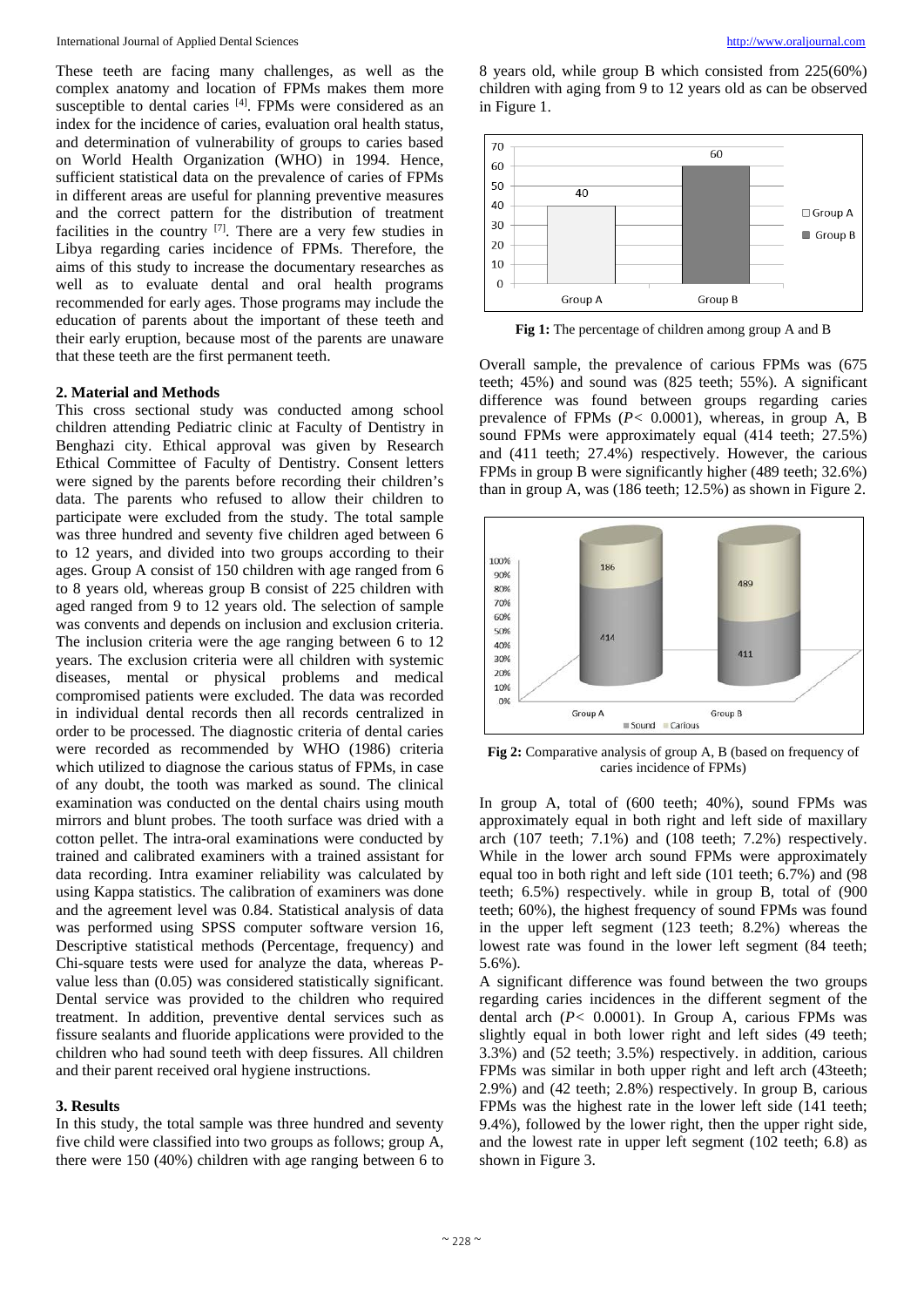

**Fig 3:** Caries distribution of FPMs in the different segments of dental arches

# **4. Discussion**

In the current study, the frequency of sound FPMs was (825 teeth; 55%), while the frequency of carious FPMs was (675 teeth; 45%). These finding is disagree with the results reported among 6-14 years old Sudanese children, showed the carious FPMs was 61%, and sound molars were 39% [8], in Libya caries-free teeth in the permanent dentition were 63.8% while caries teeth were  $36.2\%$  <sup>[9]</sup>, and in Egypt 62.8% had dental caries [10]. A similar study in Syria showed caries rate was higher 78.7% <sup>[11]</sup>, in Libyans children aged 12 years caries incidence was high 57.8% <sup>[12]</sup>. Another studied of 12 years Iranians children reported carious FPMs was high 66.04% [13], in Tripoli, Libya caries prevalence was 74.7% [14], in Philippines caries prevalence was 71.7% [15], in Syrian children aged 8-12 years caries incidences was  $79.1\%$  [11], in Libyans children caries was 55.8% <sup>[16]</sup>. On the other hand, in Spanish children caries free were 58.6% [17], in Iran it was  $51.5\%$  <sup>[18]</sup>, in Pitesti City caries free was  $58.82\%$  <sup>[3]</sup>, in Iran caries free was 28.6% [19] and in Mexico 56.8% of sample had no caries in their four FPMs [20]. These finding might be due to the differences in the amount of fluoride in drinking water, oral hygiene and nutritional habits.

The results of this study also indicated that significant differences were found between two groups regarding caries incidence of FPMs (*P<* 0.0001). The frequency of sound FPMs were approximately equal in both groups A, B (414 teeth; 27.5%), and (411 teeth; 27.4%) respectively. However, in group B carious FPMs was higher significantly (*P<* 0.0001) than group A (32.6%, and 12.5% respectively). Therefore, the present study demonstrated that caries activity increase with age. A similar finding was reported in Iran, a significant difference of caries incidence was found between the two groups, group A which consisted of 225 children with age ranging 8-10 years frequency of carious FPMs was 57 teeth, while in group B which comprised of 222 children, the frequency of carious FPMs was 80 teeth [21]. Another study of 432 school children aged 9-12 years in Jeddah, Saudi Arabia, and showed that carious FPMs was increased with age, it was 67% at age 9 years, and it increased and reached 70.5%, 82%, and 83.5% at 10, 11, and 12 years old respectively  $[22]$ , in Portugal the prevalence of dental caries were 46.9% in 6 year old and  $52.9\%$  in 12 year old  $[23]$ , in Spain caries in 12 and 15 years children was  $(39.6\% \text{ and } 51.7\% \text{ respectively})$  [24], and in Pakistan on prevalence of dental caries was found to be 60% in 8- 10 years children  $[25]$ . Similarly in Philippines the results

indicated that as the age of children increased from 6 to 12 years, dental caries of FPMs increased [15]. The differences in the finding between countries could be due to the differences in sample size, children age, food culture, fluoride supplement in the drinking water and oral health services.

The present study, showed that in group A, sound FPMs was approximately equal in both upper right and left sides (107 teeth; 7.1%) and (108 teeth; 7.2%) respectively, While in the lower arch, the frequency of sound first permanent molars incidences were approximately equal too in both right and left sides (101 teeth; 6.7%) and (98 teeth; 6.5%) respectively. These finding is higher than the results in Iran sound more was 34.7% <sup>[7]</sup> and the results in Libya that showed the highest rate of sound FPMs was found in the right and left maxillary jaw yielded  $(26.5\%$ , and 28% respectively)  $^{[26]}$ .

In group A, slightly equal caries incidence of first permanent molars in both lower right and left arches (49 teeth; 3.3%) and (52 teeth; 3.5%) respectively. Caries incidence of FPMs was similar in both upper right and left segments with frequently of (43 teeth; 2.9%) and (42 teeth; 2.8%). This study showed that caries incidence was equal in both sides of the upper jaw as well as in the lower jaw. A similar finding was reported in Iranian children aged 12 years old, the prevalence of caries was equal in both maxillary and mandibular FPMs were  $(80.8\%$  and 84% respectively) [4].

A significant relationship was found between two groups regarding caries distributions of FPMs in the different segments of the dental arch. In group B, the highest frequency of sound FPMs were found in the upper left side (123 teeth; 8.2%). Followed by the upper right side (112 teeth; 7.5%), then the lower right side (92 teeth; 6.1%), and the lower left side was (84 teeth; 5.6%). However, the highest incidence of carious molars was found in the lower left segment with frequency of (141 teeth; 9.4%). Followed by the lower right segment (133 teeth; 8.9%), then the upper right segment (113 teeth; 7.5%), and the upper left segment was (102 teeth; 6.8%). The results of this study showed that in group B, the lower arch had high incidence of carious FPMs were (274 teeth; 18.3%) while in maxillary arch it was 215 teeth (14.3%). In Group A, the mandibular first permanent molars exhibit higher percentage of carious (6.8%) than the maxillary counterpart (5.7%). These findings are agreed with the results reported on Sudanese children, mandibular FPM exhibited higher caries incidence (76.5%) than maxillary counterpart  $(69.9\%)$  <sup>[27]</sup>, in India, the total number of carious first molar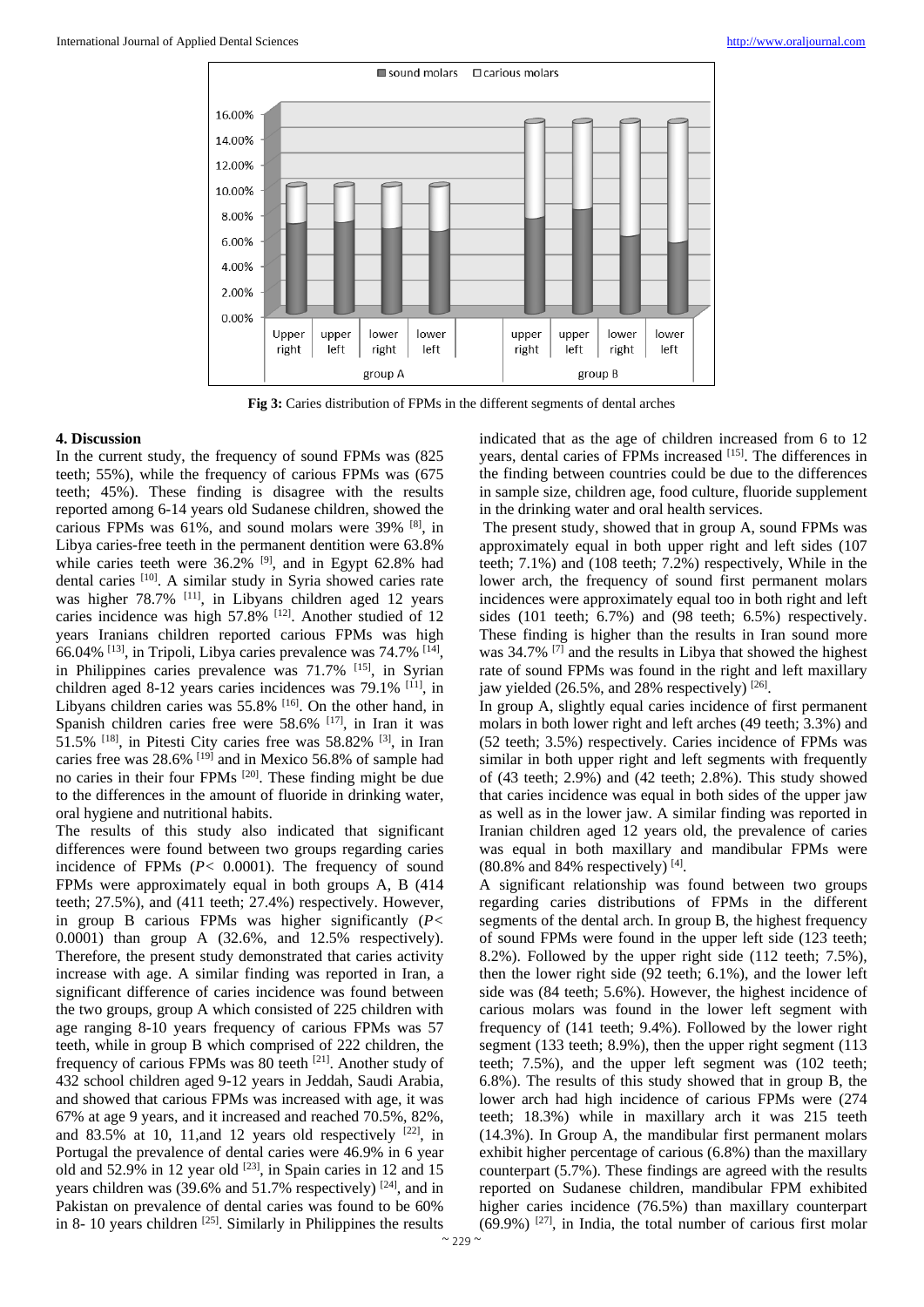was higher in the mandible than the maxilla [28]. Another studied in Saudi Arabia showed strong correlations between upper contra lateral FPMs (r=0.586) and lower Contra lateral FPMs  $(r=0.567, P < 0.001)$  <sup>[29]</sup>. These finding may be explained as that the lower arch may be attributed to greater food and plaque accumulations. A similar results were reported in Saudi Arabia among 540 children on carious FPMs was 49.8%, hence caries incidence was high in the lower jaw in compared with the upper jaw  $[30]$ . In this study significant difference  $(P< 0.0001)$  was found between the caries incidence in FPMs in two age groups, because of molars of 9, 10,11, 12 years have been in oral cavity since more than three years or in other word group B children molars were present since 3 to 6 years as compared with group A. The carious status of all FPMs was increased significantly as the age increased. There few limitation of this study, number of children was more in group B than that in group A. The reason may be that the sample was randomly selected. Further studies on similar age groups are necessary for confirming the findings. Moreover, it should be concentrating on revealing the specific factors that influence the neglecting of the dental health.

# **5. Conclusion**

The incidences of caries was increased significantly (*P<* 0.05) as age increased. Bilateral incidence of carious FPMs was similar on both sides of the jaw for the two groups. Therefore; the possibility of FPMs on right side would be carious given that FPMs on the left side is carious was high. It recommended starting efficient plans to promote the dental health care for children of Benghazi city. The plans should be comprised of the education and the motivation for the parents, dental health services, and the preventive measures which included preventive resins restoration and topical fluoride applications for the children.

# **6. Acknowledgments**

The authors appreciate and express grateful thank to Dr. Mohamed Idris Alshelmani for his assistant in statistical analysis of data.

**Conflict of Interests:** Authors have no conflict of interest.

# **7. References**

- 1. Bazrafshan E, Kamani H, Mostafapour FK, Mahvi AH. Determination of the decayed, missing, filled teeth index in Iranian students: a case study of Zahedan city. Health Scope. 2012; 1(2):84-8.
- 2. Eid SA, Khattab N, Elheeny A. Untreated dental caries prevalence and impact on the quality of life among 11 to14-year-old Egyptian schoolchildren: a cross-sectional study. BMC Oral Health. 2020; 20(1):11.
- 3. Chirca EM, Rodica L, Georgescu D-E. The prevalence of caries in first permanent molar in a group of school children aged 6 to 7 years in pitești. Prevalence. 2015;  $1:4^{th}$ .
- 4. Sadeghi M. Prevalence and Bilateral Occurrence of First Permanent Molars Caries in 12-Year-Old Students in Rafsanjan, Iran. J Dent Res Dent Clin Dent Prospects. 2007; 1(2):34-40.
- 5. Nazir MA, Bakhurji E, Gaffar BO, Al-Ansari A, Al-Khalifa KS. First Permanent Molar Caries and its Association with Carious Lesions in Other Permanent Teeth. J Clin Diagnostic Res. 2019; 13(1):ZC36-ZC9.
- 6. Elfseyie M. A study of occlusal features of Malay adults

and 12 year old school children/Majda TM Elfseyie: Universiti Teknologi MARA, 2013.

- 7. Yaghooti K, Mohamad M, Irannezhad M. The prevalence of caries in the first permanent molars among students of 7 and 12 years of age in Rafsanjan, Iran, in 2009-2010. JOHE. 2017; 6(1):25-31.
- 8. Abuaffan AH, Hayder S, Hussen AA, Ibrahim TA. Prevalence of dental caries of the first permanent molars among 6‑14 years old Sudanese children. Indian J Dent Edu. 2018; 11(1):13-6.
- 9. Elfseyie M, Elshebani S, Elsenussi S, Alaskandrani R. Caries Incidence, by DMFT Index of Libyan School Children Concerning Socio-demographic Variables and Oral Health Behavior. Int J Sci Basic Appl Res. 2020; 52(2):9.
- 10. Abdel-Rasoul GM, Mahrous OA, El-Shazly HM, Gabr HM, Alghalban YA. Epidemiology of dental caries among preparatory school children (12–15 years old) in Shebin El-Kom District, Menoufia Governorate. Menoufia Med J. 2019; 32(1):120.
- 11. Smadi L, Azab R, Khlaifat F, Rodan R, Abdalmohdi A, Maata R *et al*. Prevalence and severity of dental caries in school students aged 6-12 years in Mafraq governorate: Northeast of Jordan. JOHOE. 2017; 6(1):40-7.
- 12. Huew R, Waterhouse PJ, Moynihan PJ, Maguire A. Prevalence and severity of dental caries in Libyan schoolchildren. Int Dent J. 2011; 61(4):217-23.
- 13. Poureslami P, Pouradeli S, Poureslami H, Shahrokhi E. Evaluation of health status of first permanent molar teeth among 12-year-old students in rural areas of south of Kerman, Iran, JOHOE. 2016-2017; 7(1):33-8.
- 14. Kabar AM, Elzahaf RA, Shakhatreh FM. Prevalence and Risk Factors of Dental Caries Among 6 To 12 Years Old Children In Tripoli City, Libya. Sch J Dent Sci. 2019; 6(4):223-33.
- 15. Yabao R, Duante C, Velandria F, Lucas M, Kassu A, Nakamori M *et al*. Prevalence of dental caries and sugar consumption among 6–12-y-old schoolchildren in La Trinidad, Benguet, Philippines. Eur J clin Nutr. 2005; 59(12):1429-38.
- 16. Abuaisha AA, Huda B. Dental caries and its associated factors among children aged 8-12 years in Libyan schools, Klang Valley, Malaysia. Asian J Agric Biol. 2018, 55-61.
- 17. Llena C, Calabuig E, Sanz JL, Melo M. Risk Factors Associated with Carious Lesions in Permanent First Molars in Children: A Seven-Year Retrospective Cohort Study. Int J Environ Res Public Health. 2020; 17(4):1421.
- 18. Gorgi Z, Abbasi A, Mohsenzadeh A, Damankeshan A, Sheikh Fathollahi M. A survey on DMFT index of the first permanent molar in 12-year-old students of Larestan, Iran, in JOHE. 2014-2017; 6(1):32-9.
- 19. Mozaffari HR, Rezaei F, Sadeghi M, Baghaeepour SA, Pourshadan F, Sharifi R. DMFT index among 12-year students in 2013: a report in Kermanshah city, Iran. Sch J Dent Sci. 2016; 3(7):199-203.
- 20. Pontigo-Loyola AP, de Lourdes Márquez-Corona M, Minaya-Sánchez M, Lucas-Rincón SE, Casanova-Rosado JF, Robles-Minaya JL *et al*. Correlation between the caries status of the first permanent molars and the overall DMFT Index: A cross-sectional study. Medicine. 2020; 99(5):e19061.
- 21. Ali NS, Ali NS, Khan M, Qamruddin I, Askary H, Sajwani A. Prevalence of dental caries in the first